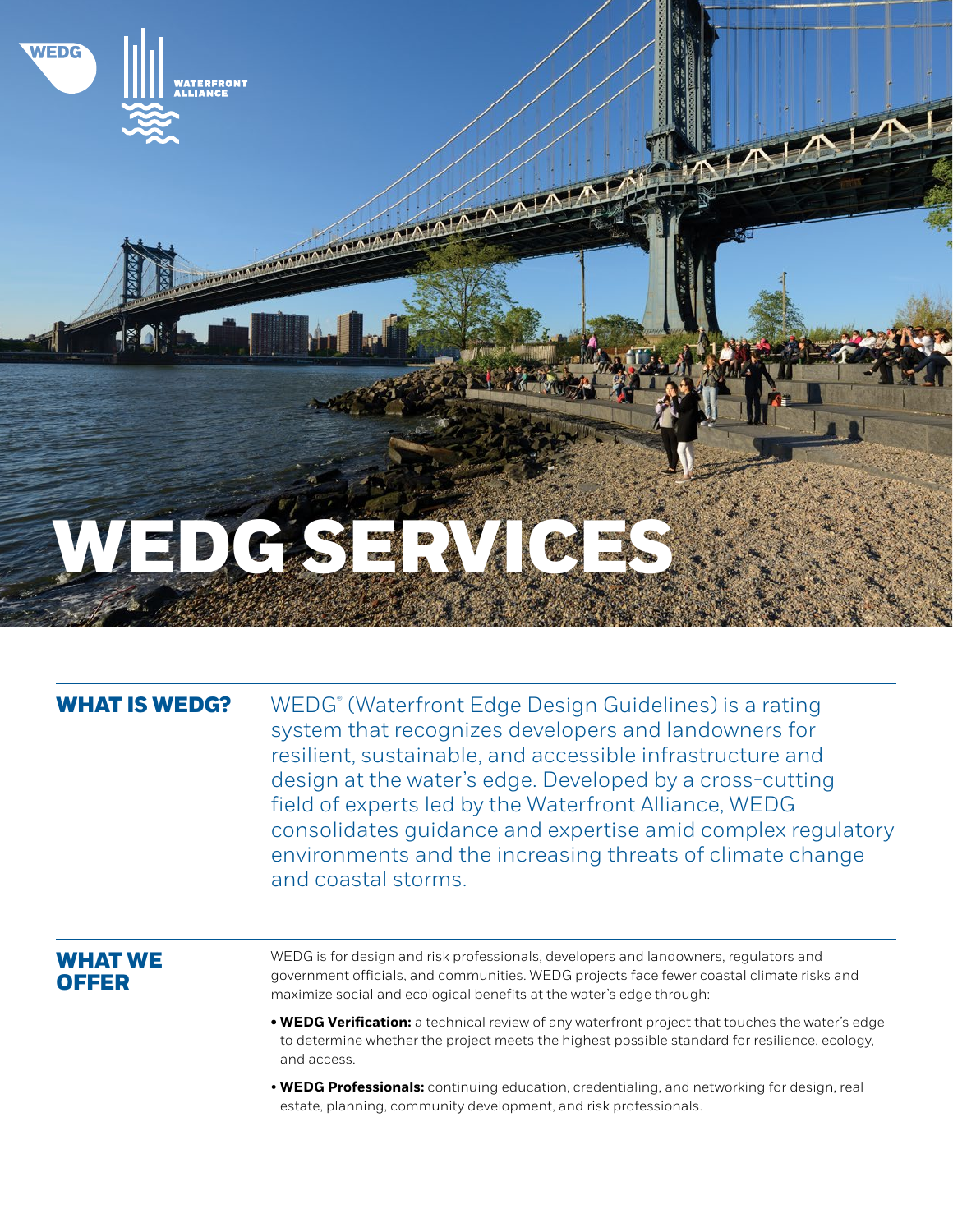# **PROJECT REVIEW FOR VERIFICATION**

Projects are encouraged to engage early in the planning process to inform designs, maximize performance, and improve likelihood of achieving WEDG Verification. Two options are available for project review. Note that pricing is based on the process itself, and WEDG Verification status is only achieved if the project scores 115/215 possible points or higher, as described in the WEDG Manual.

#### **Option 1:** Preliminary + Final Review (suggested)

Projects are eligible for the preliminary review in the late concept/early schematic design phase.



#### **Option 2: Final Review**

Projects must submit 100 percent complete construction documents for final review.



#### **How It Works**

Waterfront projects seeking WEDG Verification can earn points across six categories that address key aspects of climate resilience, access, sustainability, community engagement, and innovation. There are 36 credits in the WEDG rating system which help guide multi-disciplinary teams towards context-specific strategies for excellent waterfront design, including:

- **• Assessing current and future coastal risks** to sea level rise, storm surge, and rain-based flooding (Credit 0.2)
- **Conducting an equitable public engagement process** to maximize community outcomes (Credit 0.3)
- **Siting and design to reduce risks to coastal hazards**, through set-backs, nature-based, and structural strategies (Credit 1.1)
- **Creating inspiring, state of the art shorelines** that promote resilience, ecology, and direct access for recreation and programming (Category 2 and 3)
- **• Reimagining urban habitats and green infrastructure** through landscape design and stormwater management (Category 4)

**Pricing** 

The WEDG rating system stands alongside and is comparable to the rigorous criteria set through LEED, Envision and other industry leading rating systems. Pricing is based on the estimated capital costs of WEDG aspects of the project, including (but not limited to): site-wide landscape design and outdoor public access area, in-water features and infrastructure, structural resiliency components (e.g., dry-floodproofing of building facades). Project Verification costs must be paid in full prior to project review and are not refundable if the project does not achieve WEDG Verification status upon final review. Fees are assessed on a project-by-project basis and may fall within the ranges stated below as determined by the Waterfront Alliance.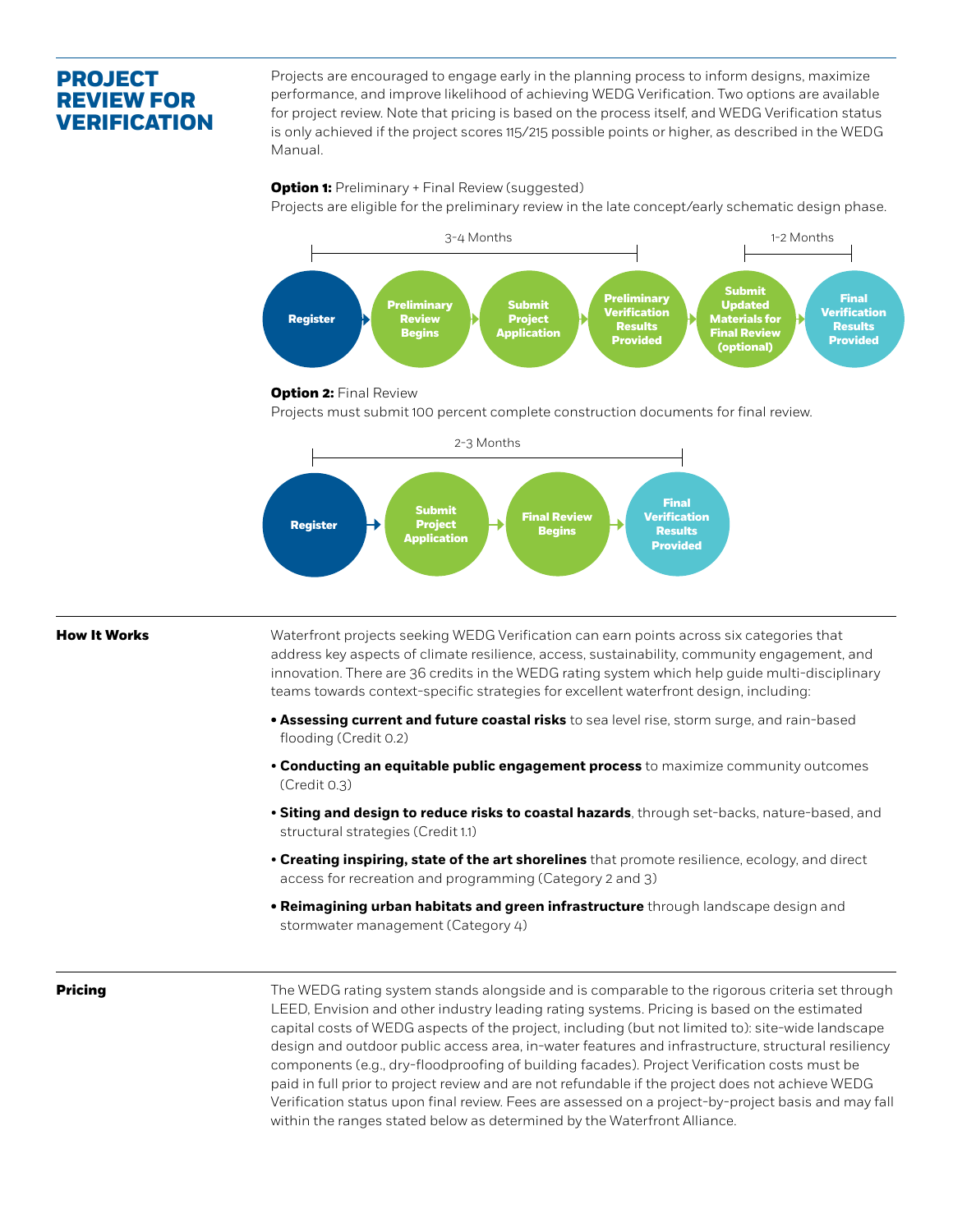#### **Project Review Pricing**

| <b>Project Capital</b><br>Costs (\$M) | <b>Preliminary Review +</b><br><b>Final Review</b> | <b>Final Review</b>    |  |
|---------------------------------------|----------------------------------------------------|------------------------|--|
| 10 <sub>10</sub>                      | \$10,000                                           | \$8,000                |  |
| $10 - 99$                             | \$15,000                                           | \$12,000               |  |
| $100 - 249$                           | \$20,000                                           | \$18,000               |  |
| $250+$                                | Contact us for a quote                             | Contact us for a quote |  |
|                                       |                                                    |                        |  |

### **Highlights: WEDG Verified case studies**

**Bronx Point** *Bronx, New York City Residential*

**North Waterfront Park** *Wilmington, North Carolina Park* Preliminary + Final review

**Oak Point/ McInnis Cement**

*Bronx, New York City Industrial Maritime*

Preliminary + Final review

**[Click here to Case Study](http://wedg.waterfrontalliance.org/wp-content/uploads/delightful-downloads/2020/08/WEDG_Case-Study_Bronx-Point.pdf)**

Preliminary + Final review

**[Click here to Case Study](http://wedg.waterfrontalliance.org/wp-content/uploads/delightful-downloads/2020/11/WEDG_Case-Study_NWP_3.pdf)**

**[Click here to Case Study](http://wedg.waterfrontalliance.org/wp-content/uploads/delightful-downloads/2020/08/WEDG_Case-Study_Bronx-Point.pdf)**





## **WEDG PROFESSIONALS COURSE AND ACCREDITATION**

WEDG Professionals is a platform for participants to learn from innovators in the fields of waterfront design, planning, engineering, community development, and risk about designing for a climate resilient future beyond 2050. Since 2019, more than 220 professionals from 14 states have taken our flagship WEDG Professionals course and earned a WEDG Associate credential for proficiency in WEDG best practices and leadership in resilient waterfront design. This year, we expect to offer two live courses and an online, self-paced version of the WEDG course and exam. Please contact Sarah Dougherty at [sdougherty@waterfrontalliance.org](mailto:sdougherty@waterfrontalliance.org) to learn more about current course offerings.

### **Live course content**

Concepts, techniques, and lessons learned illustrated through case studies presented by multidisciplinary experts, covering:

- Introduction to WEDG
- Site Assessment & Planning
- Edge Resilience
- Natural Resources
- Responsible Siting & Coastal Risk Reduction • Innovation
- Community Access & Connections

Live Q&A and virtual networking offered after each section/panel.

### **Self-paced course content** (in development)

Concepts and case studies presented credit by credit in modules providing a comprehensive overview of the standard, with deep dives into key techniques taught by multi-disciplinary experts, covering:

- Introduction to WEDG
- Site Assessment & Planning
- Responsible Siting & Coastal Risk Reduction
- Community Access & Connections
- Edge Resilience
- Natural Resources
- Innovation